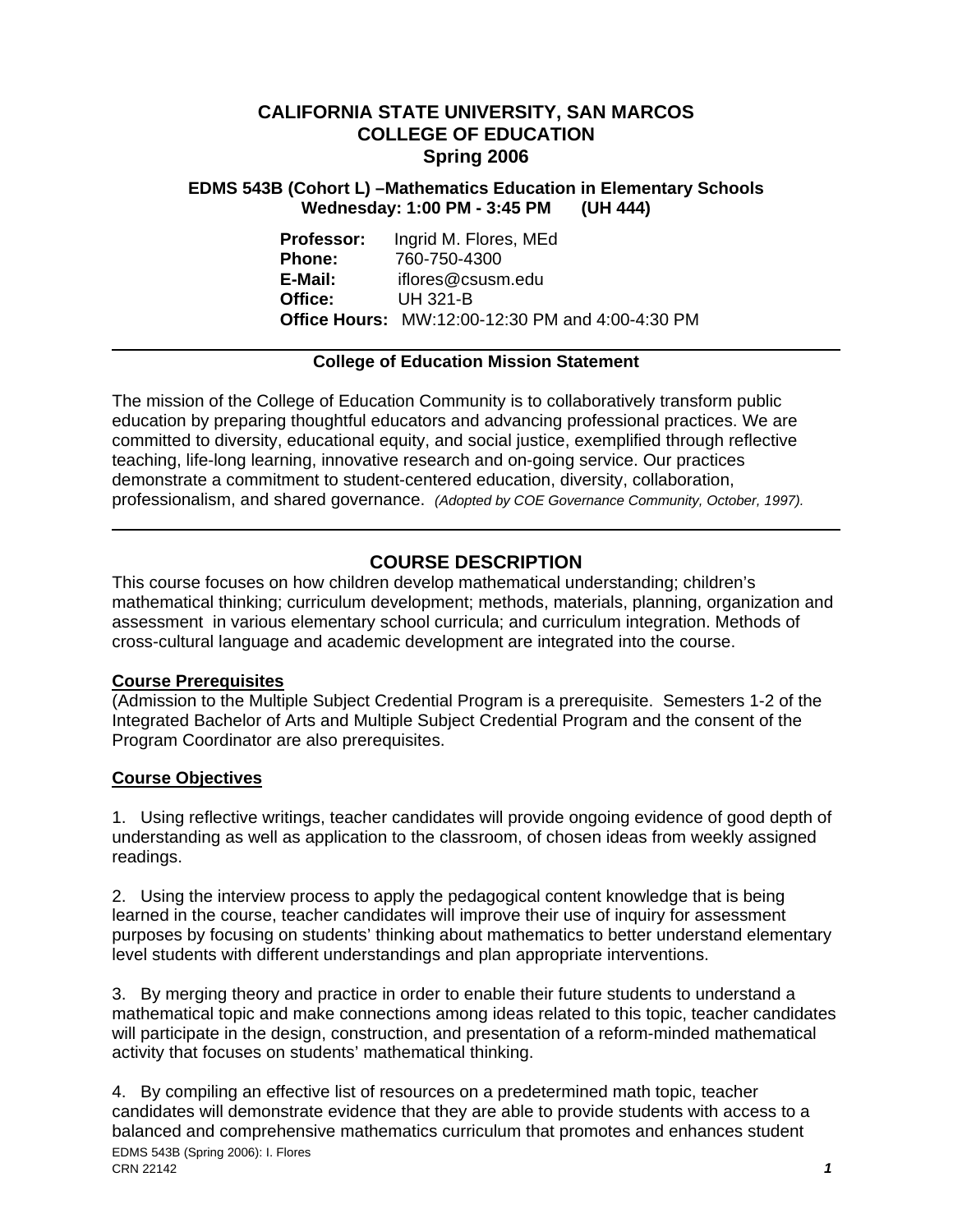learning and understanding, and provides conceptual understanding of the logic and structure of mathematics, problem-solving skills, and computational and procedural skills.

5. By reflecting on and weaving what has been learned in the course during the semester regarding mathematics standards, reform-minded mathematics ideas, constructivist teaching and learning methods which enhance how children think and problem solve, teacher candidates will analyze the curriculum that is currently being implemented in their practicum classroom.

## **FOCUS QUESTIONS**

These focus questions will serve as a guide throughout this course. They will direct our thinking and study as we learn more about teaching children mathematics. When you complete this course, you should have knowledge, understanding, and experiences that will help you answer these questions:

- 1. How do children develop mathematical understanding, competence, and confidence?
- 2. How does the culture of the classroom affect mathematical communication and learning?
- 3. How does the teacher help all children become successful in learning mathematics?
- 4. How will you continue to develop your mathematical understanding, confidence, and competence?
- 5. How does the teacher analyze the curriculum in relation to State Mathematical Content Standards?

### **Unique Course Requirements**

Students will be required to have access to children in grades K-6 for the purpose of conducting a series of math interviews to learn about how children think and problem solve.

Each student will be required to implement and videotape a lesson in his or her observation classroom.

## **Required Texts**

- Van de Walle, J. A. (2004). *Elementary and middle school mathematics: Teaching developmentally* (5th ed). Boston: Pearson Education, Inc. ISBN: 0-205-38689-X The text has a companion Web site at: http://wps.ablongman.com/ab\_vandewalle\_math\_5.
- California Department of Education (2000). *Mathematics framework for California public schools, kindergarten through grade twelve* (2000 Revised Ed.). Sacramento, CA: Author. This document can be found on the WWW at: http://www.cde.ca.gov/re/pn/fd/documents/mathematics-frame.pdf. The Web site contains a downloadable PDF file. There are also copies in the library for checkout**.**
- Choate, J. S. (2004). *Successful inclusive teaching: Proven ways to detect and correct*  special needs (4<sup>th</sup> ed). Boston: Allyn and Bacon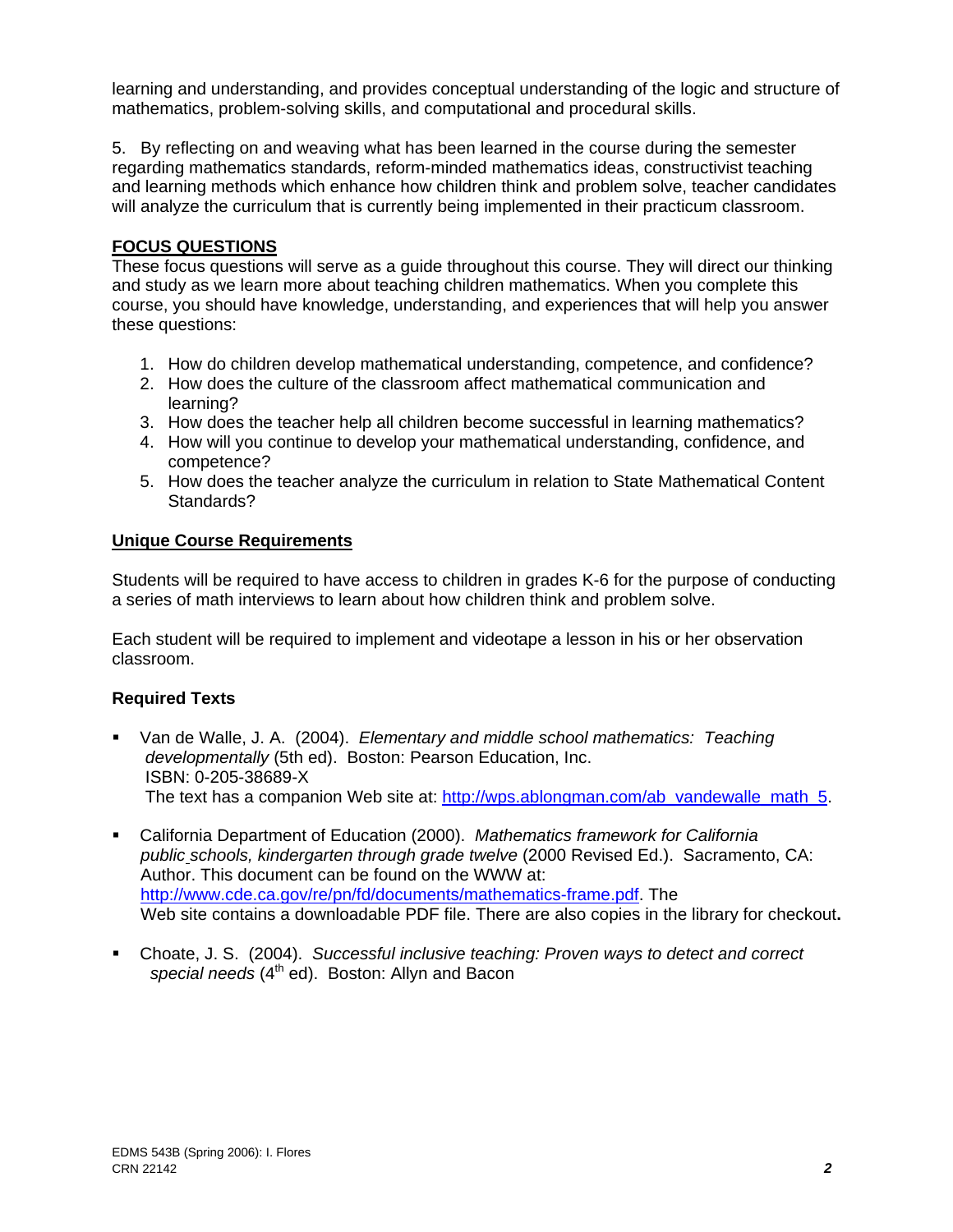## **You are required to access the following Web sites and materials for this course.**

- National Council of Teachers of Mathematics (2000). *Principles and standards for school mathematics*. Reston, VA: Author. This document can be found at: http://standards.nctm.org/
- Star Test Blueprints for Standards Items (grades 2-7) http://www.cde.ca.gov/ta/tg/sr/documents/bpcstmath2to7.pdf

## **Authorization to Teach English Learners**

This credential program has been specifically designed to prepare teachers for the diversity of languages often encountered in California public school classrooms. The authorization to teach English learners is met through the infusion of content and experiences within the credential program, as well as additional coursework. Students successfully completing this program receive a credential with authorization to teach English learners. *(Approved by CCTC in SB 2042 Program Standards, August 02)*

## **Teacher Performance Expectation (TPE) Competencies**

The course objectives, assignments, and assessments have been aligned with the CTC standards for the Multiple Subject Credential. This course is designed to help teachers seeking a California teaching credential to develop the skills, knowledge, and attitudes necessary to assist schools and district in implementing effective programs for all students. The successful candidate will be able to merge theory and practice in order to realize a comprehensive and extensive educational program for all students. You will be required to formally address the following TPEs in this course:

## **CTC Standards Alignment:**

The course objectives, assignments, and assessments have been aligned with the CTC standards for Multiple Subjects Credential. The following standards are a primary emphasis in this course:

- **Standard 3**: Relationship between Theory and Practice
- **Standard 4:** Pedagogical Thought and Reflective Practice
- **Standard 5:** Equity, Diversity and Access to the Core Curriculum for All Children
- **Standard 8A:** Pedagogical Preparation for Subject-Specific Content Instruction by MS Candidates (Mathematics)

# **Teacher Performance Expectation (TPE) Competencies:**

## **Primary Emphases**:

- TPE 1a-Subject Specific Pedagogical Skills for MS Teaching (Mathematics)
- TPE 2-Monitoring Student Learning During Instruction

## **Secondary Emphases**:

- TPE 3-Interpretation and Use of Assessments
- TPE 4-Making Content Accessible
- TPE 5-Student Engagement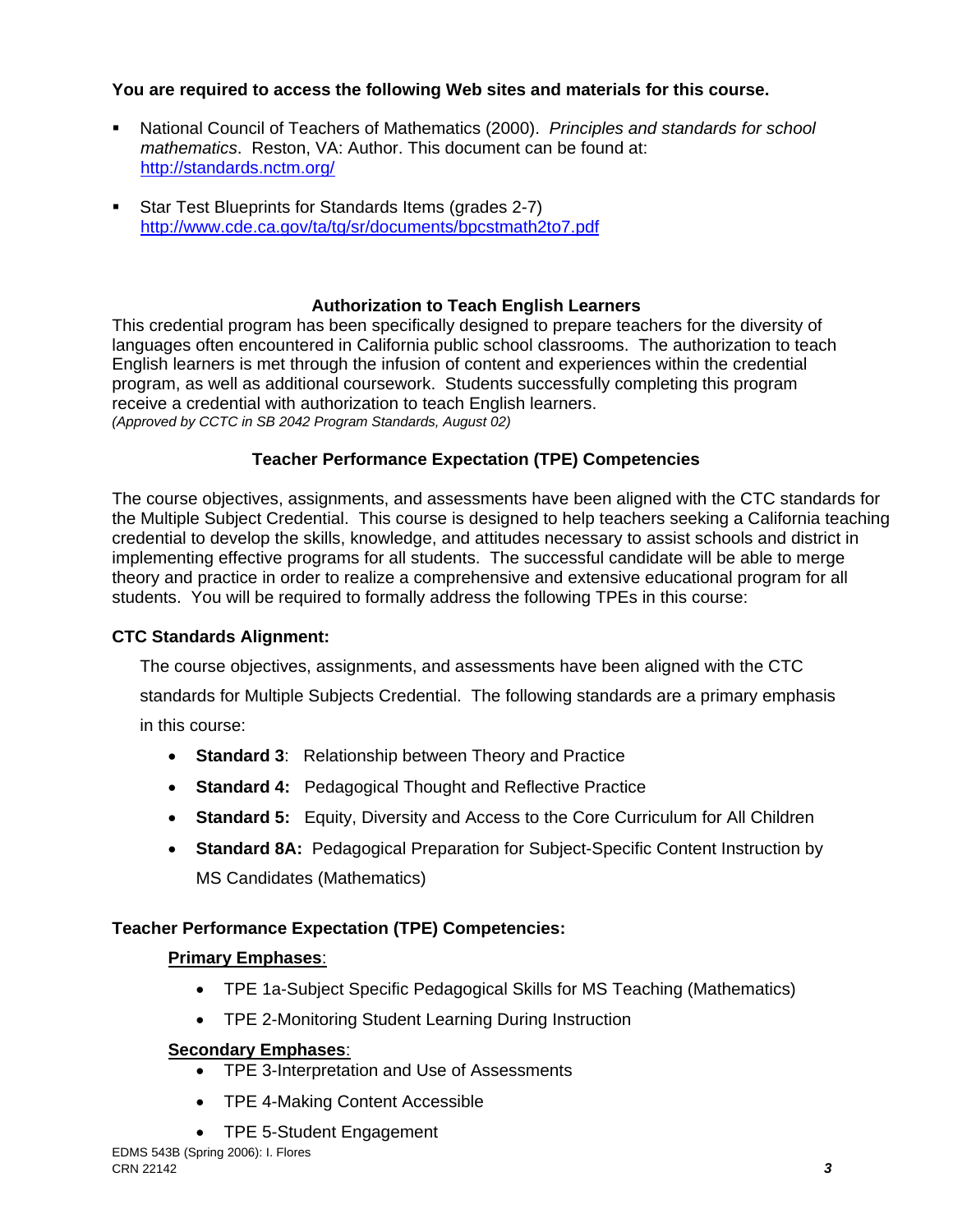- TPE 6a-Developmentally Appropriate Practices in Grades K-3
- TPE 6b-Developmentally Appropriate Practices in Grades 4-8
- TPE 6d- Developmentally Appropriate Teaching Practices for Special Education: Teaching the Special Education Population in the General Education **Environment**
- TPE 7-Teaching English Learners
- TPE 8-Learning About Students
- TPE 9-Instructional Planning
- TPE 10-Instructional Time
- TPE 11-Social Environment
- TPE 13-Professional Growth
- TPE 14-Educational Technology in Teaching and Learning

### **College of Education Attendance Policy**

Due to the dynamic and interactive nature of courses in the College of Education, all students are expected to attend all classes and participate actively. At a minimum, students must attend more than 80% of class time, or s/he may not receive a passing grade for the course at the discretion of the instructor. Individual instructors may adopt more stringent attendance requirements. Should the student have extenuating circumstances, s/he should contact the instructor as soon as possible. *(Adopted by the COE Governance Community, December, 1997).*

If you miss two class sessions or are late (or leave early) more than three sessions, you cannot receive a grade of "A". If you miss three class sessions, your highest possible grade is a "C+".

If possible, please discuss with the instructor any extenuating circumstances that will cause you to miss class prior to your absence. Attendance will be taken at each class session. Furthermore, grades on assignments turned in late will be lowered unless **prior arrangements**  have been made with the instructor. Absence is no excuse for not turning in assignments, as they may be sent electronically (e-mail) to the instructor.

### **Students with Disabilities Requiring Reasonable Accommodations**

Students must be approved for services by providing appropriate and recent documentation to the Office of Disable Student Services (DSS). This office is located in Craven Hall 5205, and can be contacted by phone at (760) 750-4905, or TTY (760) 750-4909. Students authorized by DSS to receive reasonable accommodations should meet with their instructor during office hours or, in order to ensure confidentiality, in a more private setting.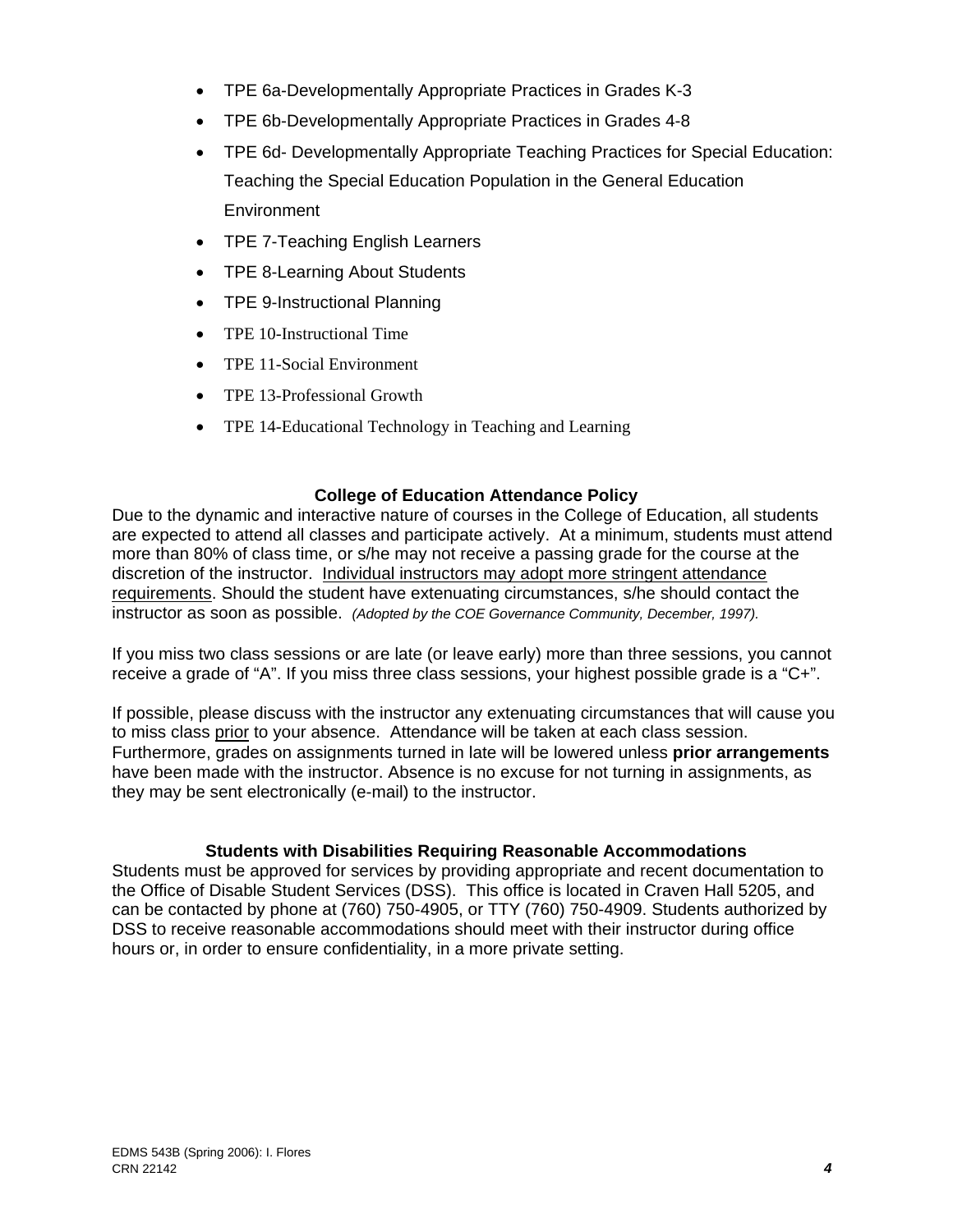### **Course Requirements and Grading Standards**

### **ASSIGNMENTS (The relative weight for each assignment is indicated as a percentage of the total course grade)**

*Detailed assignment guidelines and scoring rubrics (course packet) will be provided electronically to each student for all written assignments below. The course calendar/topics schedule is attached to this syllabus*.

### **Reading Assignments**

**(15%)** - Each week students will write a "meaningful" paper on the material assigned to be read for that week. Each assignment will be worth 5 points. These writings should be one page in length (use an "11" font, line spacing of 1.5, with **only** your name and class session number as a heading), and should clearly articulate your thoughts **on the assigned readings** and how you might **specifically apply** what you learned from the articles as a teacher in the classroom. Please do not repeat verbatim from the readings. **Other assignments may be given that will substitute the written reflection but not the reading assignment.** These will require more than 1 page in length.

### **Student Interviews (Critical Assessment Task – CATs)**

**(20%)** - You and one of your classmates will conduct three different student interviews based on questions provided in class. Each interview is worth 5 points. For each interview, you will pose mathematical problems to any one student at a predetermined grade level. The purpose is to get you to begin thinking about students' mathematical understanding, to learn how to effectively pose questions, and interpret the meaning of students' answers, and to provide you with an opportunity to interact with students.

### **Mathematical Resources & Lesson (Critical Assessment Task – CATs)**

**(35%) –** You will first compile resources on a predetermined mathematical topic (20%) and then design a lesson that you will present and videotape in an elementary class (15%). The purpose of this activity is to help you learn how to design effective mathematical activities, to provide you with an opportunity to begin compiling mathematical resources, and to provide an opportunity for you to practice teaching mathematics in an authentic classroom setting.

### **Curriculum Assignment (Critical Assessment Task – CATs)**

**(25%) –** You and another student will review the mathematics curriculum currently being used in your classroom (e.g., a textbook) at one grade level and write a short paper that investigates the curriculum alignment with the CA Content Standards and current high stakes assessments. Students will also provide their general thoughts and concerns related to the curriculum (e.g., how the curriculum might need to be altered to make strong connections between mathematical concepts and procedures).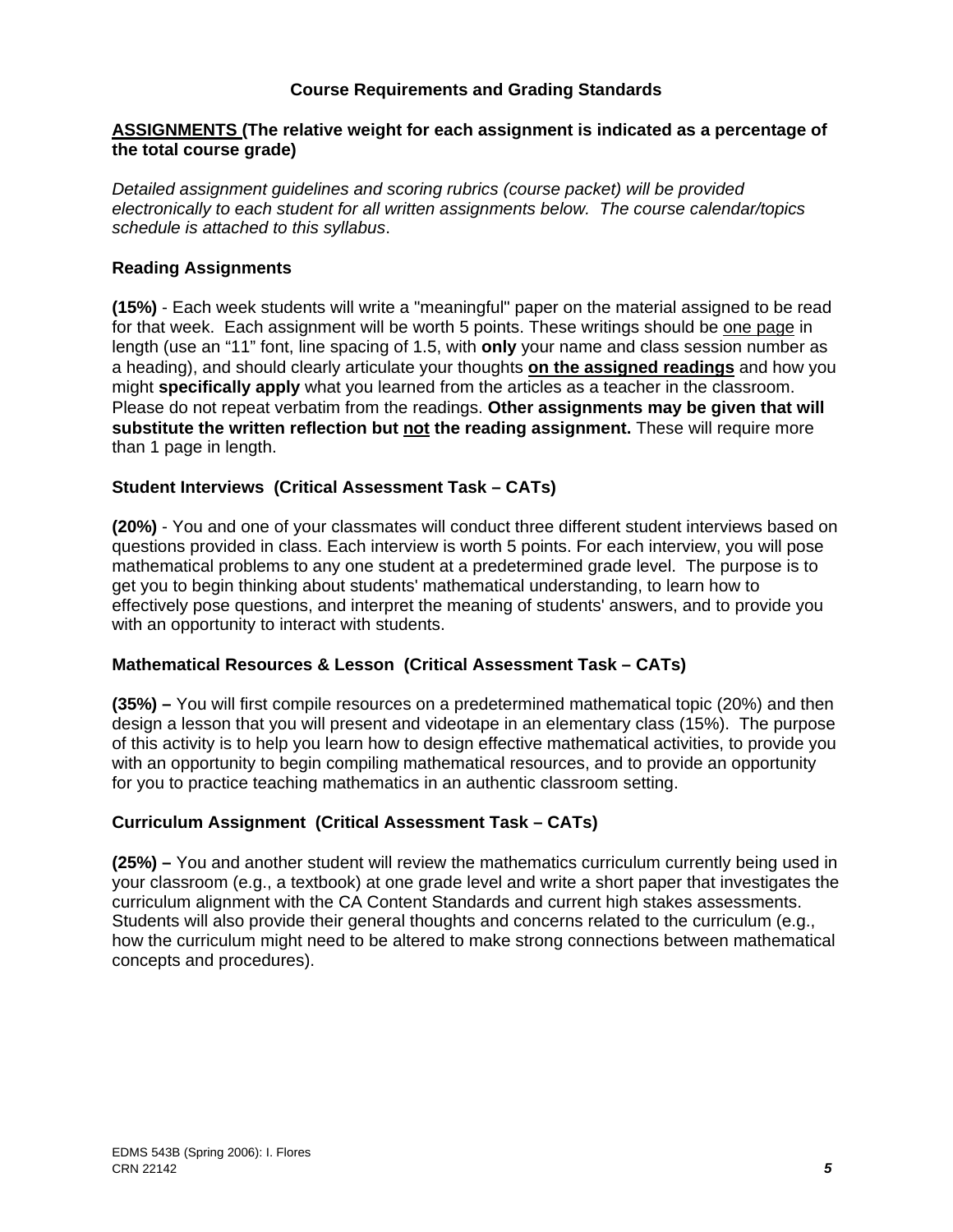### **Active Participation, Collaboration, and Professionalism**

 **(5%) -** Defined as actively engaging and contributing in all class discussions and activities, students will be evaluated daily. A positive attitude is an important component for establishing the definition for active participation and collaboration. In addition, the student will be expected to exhibit professional behavior and demeanor at all times. Refer to PCP rubric in your course packet.

## **All University Writing Requirement**

All CSU students must demonstrate competency in writing skills as a requirement for graduation. At Cal State San Marcos, students complete the graduation writing assessment through the All-University Writing Requirement. This requirement mandates that every course at the University must have a writing component of at least 2,500 words (approximately 10 pages). **The writing requirement for this course will be met through weekly writings, student interview analyses, the creation of a lesson plan and mathematical resources, and the curriculum analysis assignment.**

### **CSUSM Academic Honesty Policy**

Students will be expected to adhere to standards of academic honesty and integrity, as outlined in the Student Academic Honesty Policy. All written work and oral assignments must be original work. All ideas/materials that are borrowed from other sources must have appropriate references to the original sources. Any quoted material should give credit to the source and be punctuated with quotation marks.

Students are responsible for honest completion of their work including examinations. There will be no tolerance for infractions. If you believe there has been an infraction by someone in the class, please bring it to the instructor's attention. The instructor reserves the right to discipline any student for academic dishonesty in accordance with the general rules and regulations of the university. Disciplinary action may include the lowering of grades and/or the assignment of a failing grade for an exam, assignment, or the class as a whole."

**GRADING SCALE:** Grades for this course will be based on the following grading scale:

| A93% - 100 %<br>A-90% - 92%                      |
|--------------------------------------------------|
| B+88% - 89%<br>B 83% - 87 %<br>$B = 80\% - 82\%$ |
| C+78% - 79%                                      |

### **Exemplary "A" Students:**

- Demonstrate serious commitment to their learning, making full use of the learning opportunities available and searching out the implications of their learning for future use.
- Complete all assignments thoroughly and thoughtfully toward the goal of developing in-depth math projects.
- Make insightful connections between all assignments and their developing overall understanding of mathematical concepts; they continually question and examine concepts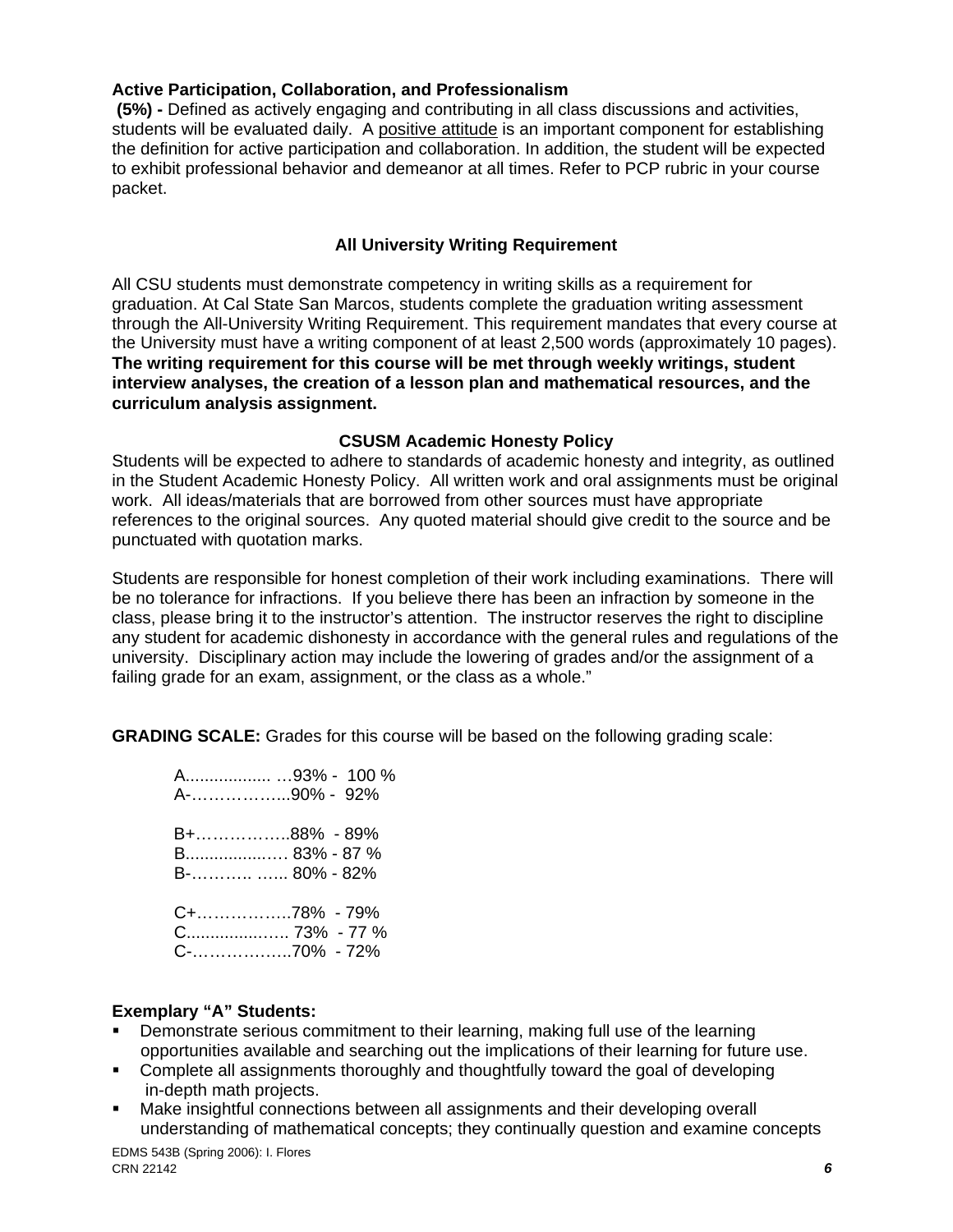in a genuine spirit of inquiry.

Students show a high level of achievement of course goals.

### **"B" Students:**

- **Simply comply with the course requirements and expectations.**
- Complete all assignments, usually thoroughly and thoughtfully.
- Usually connect assignments to their developing overall understanding of mathematical concepts; may be satisfied with accepting their learning as it is received without deeply examining concepts or seeking a higher level of understanding.
- Students show reasonable achievement of course goals.

#### **"C" Students:**

- **•** Demonstrate an inconsistent level of compliance to course requirements and expectations.
- Complete all assignments with limited thoroughness and thoughtfulness.
- Make limited connections between assignments and their developing overall understanding of mathematical concepts; may not be open to examining concepts on a deeper level and may actually dismiss the importance of such inquiry.
- Attempt, but show limited progress in achieving course goals.

#### **Remember! You are required to maintain a B average (3.0 GPA) in your teacher education courses to receive a teaching credential in the State of California.**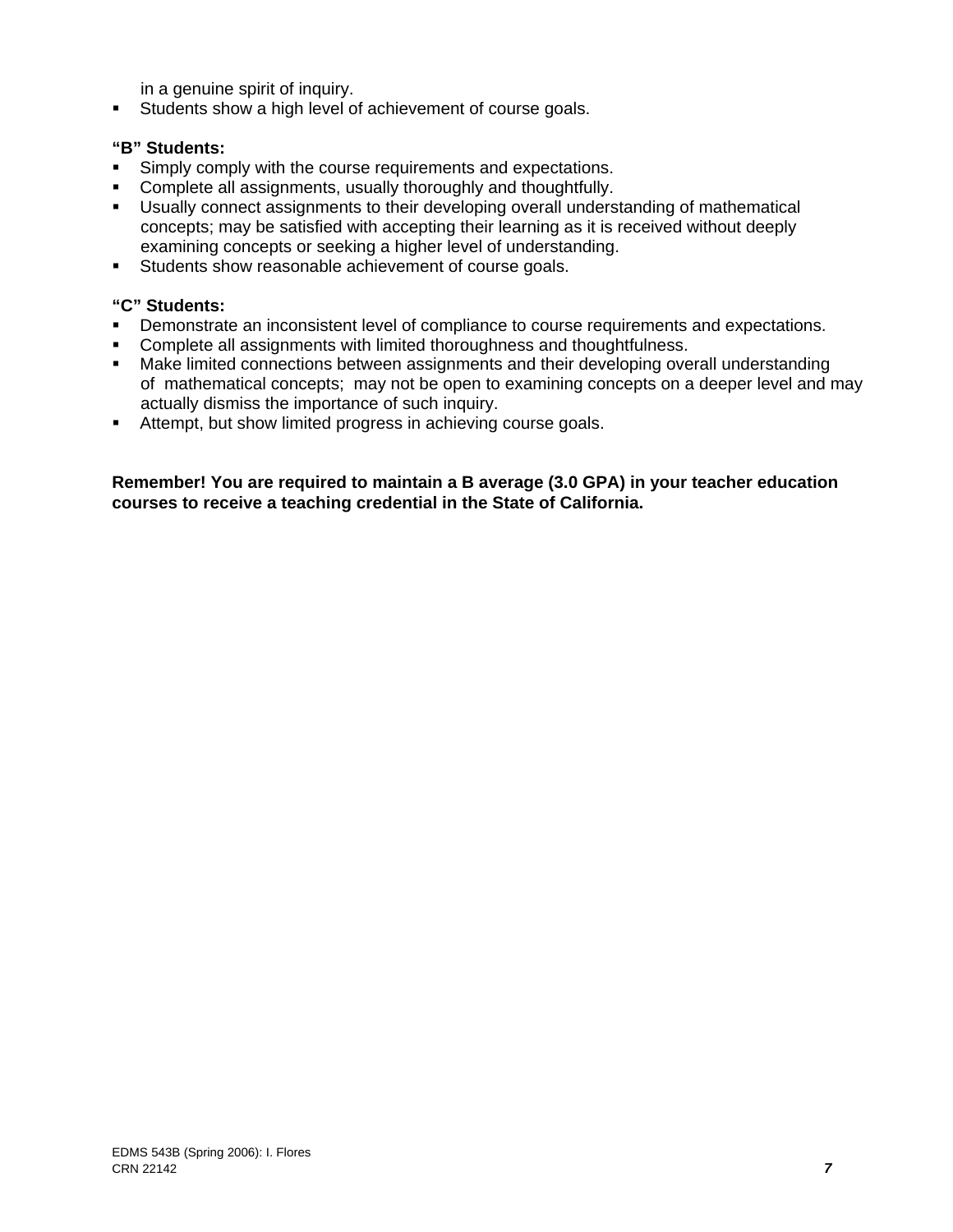#### **Curriculum Review Assignment**  EDMS 543B

|                           |                       | <b>Nearly</b>        |                      |                      |
|---------------------------|-----------------------|----------------------|----------------------|----------------------|
|                           | <b>Developing</b>     | <b>Meets</b>         | <b>Meets</b>         | <b>Exceeds</b>       |
| <b>TPE 1, 1a</b>          | Candidate's           | Candidate's          | Candidate's          | Candidate's          |
| Subject Specific          | analysis of the       | analysis of the      | analysis of the      | analysis of the      |
| Pedagogical skills        | curriculum will       | curriculum will      | curriculum will      | curriculum will      |
| for MS Teaching           | demonstrate little to | demonstrate some     | demonstrate          | demonstrate          |
| Assignment                | no understanding      | understanding of     | considerable         | exceptional          |
| (Teaching                 | of how to teach the   | how to teach the     | understanding of     | understanding of     |
| Mathematics in a          | state adopted         | state adopted        | how to teach the     | how to teach the     |
| MS Assignment)            | academic content      | academic content     | state adopted        | state adopted        |
|                           | standard in           | standard in          | academic content     | academic content     |
|                           | mathematics.          | mathematics.         | standard in          | standard in          |
|                           |                       |                      | mathematics.         | mathematics.         |
| TPE <sub>4</sub>          | Candidate's           | Candidate's          | Candidate's          | Candidate's          |
| <b>Making Content</b>     | analysis of the       | analysis of the      | analysis of the      | analysis of the      |
| Accessible                | curriculum will       | curriculum will      | curriculum will      | curriculum will      |
|                           | demonstrate little to | demonstrate some     | demonstrate          | demonstrate          |
|                           | no understanding in   | understanding in     | considerable         | exceptional          |
|                           | the use of            | the use of           | understanding in     | understanding in     |
|                           | pedagogical           | pedagogical          | the use of           | the use of           |
|                           | strategies that will  | strategies that will | pedagogical          | pedagogical          |
|                           | provide all students  | provide all students | strategies that will | strategies that will |
|                           | access to the         | access to the        | provide all students | provide all students |
|                           | mathematics           | mathematics          | access to the        | access to the        |
|                           | curriculum.           | curriculum           | mathematics          | mathematics          |
|                           |                       |                      | curriculum           | curriculum           |
| TPE 6, 6a, 6b             | Candidate's           | Candidate's          | Candidate's          | Candidates's         |
| Developmentally           | analysis of the       | analysis of the      | analysis of the      | analysis of the      |
| Appropriate               | curriculum will       | curriculum will      | curriculum will      | curriculum will      |
| <b>Teaching Practices</b> | demonstrate little to | demonstrate some     | demonstrate          | demonstrate          |
| in Grades K-3 & 4-        | no understanding in   | understanding in     | considerable         | exceptional          |
| 8                         | the use of            | the use of           | understanding in     | understanding in     |
|                           | developmentally       | developmentally      | the use of           | the use of           |
|                           | appropriate           | appropriate          | developmentally      | developmentally      |
|                           | teaching practices.   | teaching practices   | appropriate          | appropriate          |
|                           |                       |                      | teaching practices   | teaching practices   |

Secondary TPE's for this Assignment

- $\triangleright$  TPE 9 Instructional Planning
- $\triangleright$  TPE 10 Instructional Time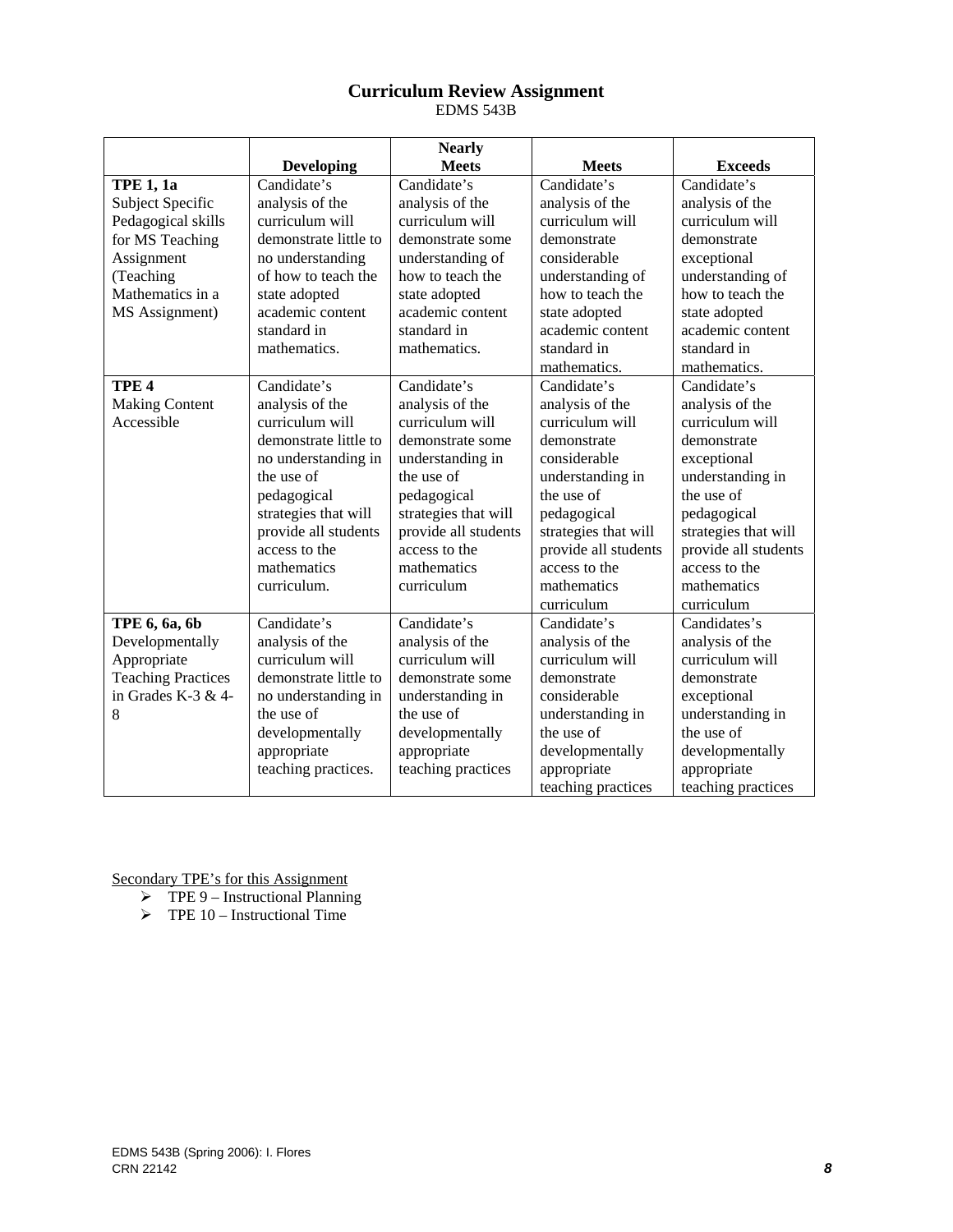#### **Lesson Presentation Assignment**  EDMS 543B

|                       |                      | <b>Nearly</b>        |                      |                      |
|-----------------------|----------------------|----------------------|----------------------|----------------------|
|                       | <b>Developing</b>    | <b>Meets</b>         | <b>Meets</b>         | <b>Exceeds</b>       |
| <b>TPE 1, 1a</b>      | Candidates' lesson   | Candidates' lesson   | Candidates' lesson   | Candidates' lesson   |
| Subject Specific      | plan and             | plan and             | plan and             | plan and             |
| Pedagogical skills    | presentation         | presentation         | presentation         | presentation         |
| for MS Teaching       | demonstrates little  | demonstrates some    | demonstrates         | demonstrates         |
| Assignment            | to no                | understanding of     | considerable         | exceptional          |
| (Teaching             | understanding of     | how to teach the     | understanding of     | understanding of     |
| Mathematics in a      | how to teach the     | state adopted        | how to teach the     | how to teach the     |
| Multiple Subject      | state adopted        | academic content     | state adopted        | state adopted        |
| Assignment)           | academic content     | standard in          | academic content     | academic content     |
|                       | standard in          | mathematics          | standard in          | standard in          |
|                       | mathematics          |                      | mathematics          | mathematics          |
| TPE <sub>4</sub>      | Candidates' lesson   | Candidates' lesson   | Candidates' lesson   | Candidates' lesson   |
| <b>Making Content</b> | plan and             | plan and             | plan and             | plan and             |
| Accessible            | presentation will    | presentation will    | presentation will    | presentation will    |
|                       | demonstrate little   | demonstrate some     | demonstrate          | demonstrate          |
|                       | to no                | understanding in     | considerable         | exceptional          |
|                       | understanding in     | the use of           | understanding in     | understanding in     |
|                       | the use of           | pedagogical          | the use of           | the use of           |
|                       | pedagogical          | strategies that will | pedagogical          | pedagogical          |
|                       | strategies that will | provide all students | strategies that will | strategies that will |
|                       | provide all students | access to the        | provide all students | provide all students |
|                       | access to the        | mathematics          | access to the        | access to the        |
|                       | mathematics          | curriculum           | mathematics          | mathematics          |
|                       | curriculum           |                      | curriculum           | curriculum           |
| TPE 6, 6a, 6b         | Candidates' lesson   | Candidates' lesson   | Candidates' lesson   | Candidates' lesson   |
| Developmentally       | plan and             | plan and             | plan and             | plan and             |
| Appropriate           | presentation will    | presentation will    | presentation will    | presentation will    |
| Teaching              | demonstrate little   | demonstrate some     | demonstrate          | demonstrate          |
| Practices – Grades    | to no                | understanding in     | considerable         | exceptional          |
| K-3 & 4-8             | understanding in     | the use of           | understanding in     | understanding in     |
|                       | the use of           | developmentally      | the use of           | the use of           |
|                       | developmentally      | appropriate          | developmentally      | developmentally      |
|                       | appropriate          | teaching practices.  | appropriate          | appropriate          |
|                       | teaching practices.  |                      | teaching practices.  | teaching practices.  |

Secondary TPE's for this Assignment

- ¾ TPE 2 Monitoring Student Learning During Instruction
- $\triangleright$  TPE 5 Student Engagement
- $\triangleright$  TPE 9 Instructional Planning
- $\triangleright$  TPE 10 Instructional Time
- $\triangleright$  TPE 11 Social Environment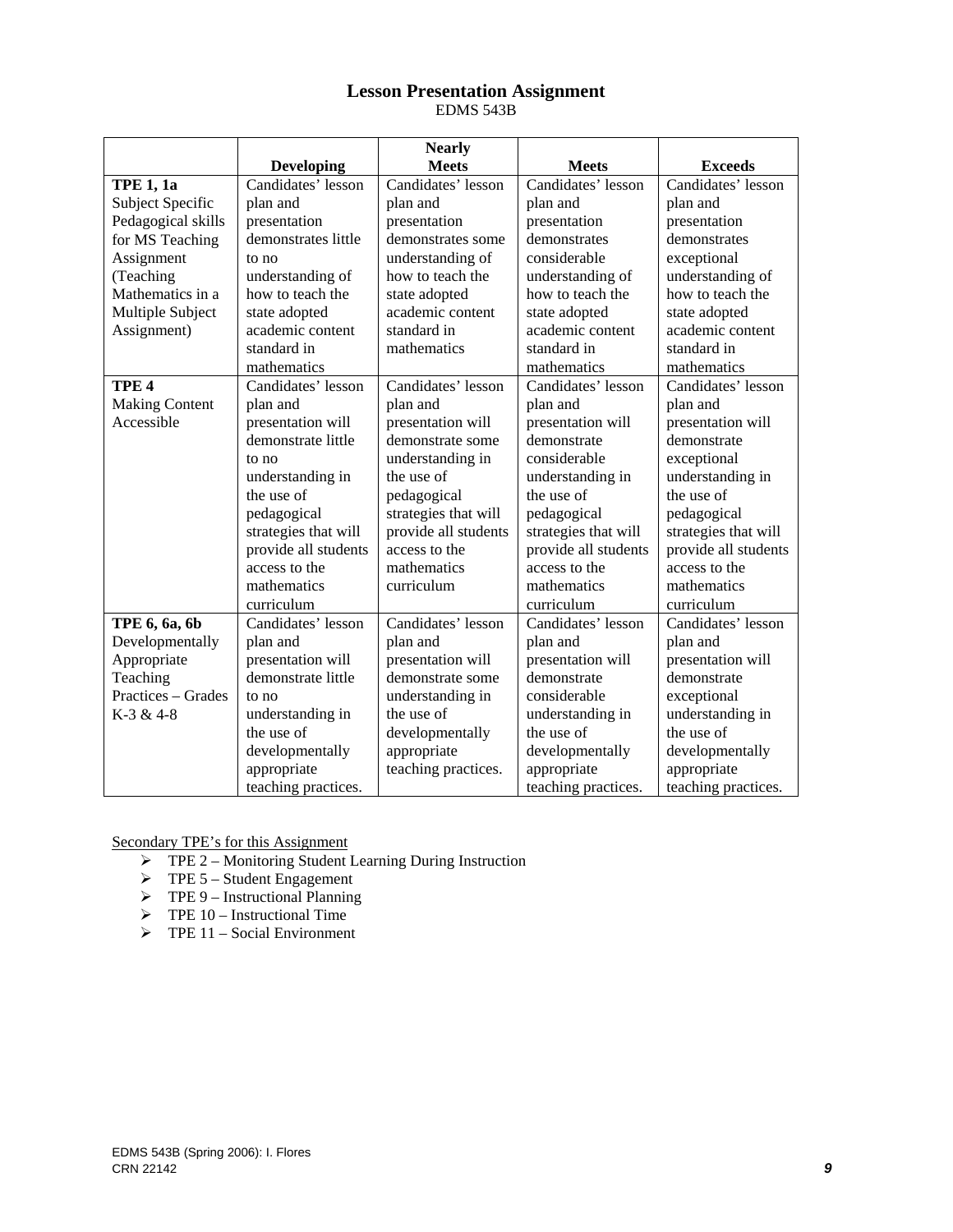#### **Lesson Resources Assignment**  EDMS 543B

|                       |                    | <b>Nearly</b>      |                    |                    |
|-----------------------|--------------------|--------------------|--------------------|--------------------|
|                       | <b>Developing</b>  | <b>Meets</b>       | <b>Meets</b>       | <b>Exceeds</b>     |
| TPE <sub>4</sub>      | Candidates'        | Candidates'        | Candidates'        | Candidates'        |
| <b>Making Content</b> | resources and      | resources and      | resources and      | resources and      |
| Accessible            | descriptions will  | descriptions will  | descriptions will  | descriptions will  |
|                       | demonstrate little | demonstrate some   | demonstrate        | demonstrate        |
|                       | to no              | understanding of   | considerable       | exceptional        |
|                       | understanding of   | how instructional  | understanding of   | understanding of   |
|                       | how instructional  | resources can help | how instructional  | how instructional  |
|                       | resources can help | provide all        | resources can help | resources can help |
|                       | provide all        | students with      | provide all        | provide all        |
|                       | students with      | access to a        | students with      | students with      |
|                       | access to a        | balanced and       | access to a        | access to a        |
|                       | balanced and       | comprehensive      | balanced and       | balanced and       |
|                       | comprehensive      | curriculum.        | comprehensive      | comprehensive      |
|                       | curriculum.        |                    | curriculum.        | curriculum.        |

Secondary TPE's for this Assignment

- ¾ TPE 1a Subject-Specific Pedagogical Skills for MS Teaching Assignments (Teaching Mathematics in a MS Assignment)
- $\triangleright$  TPE 5 Student Engagement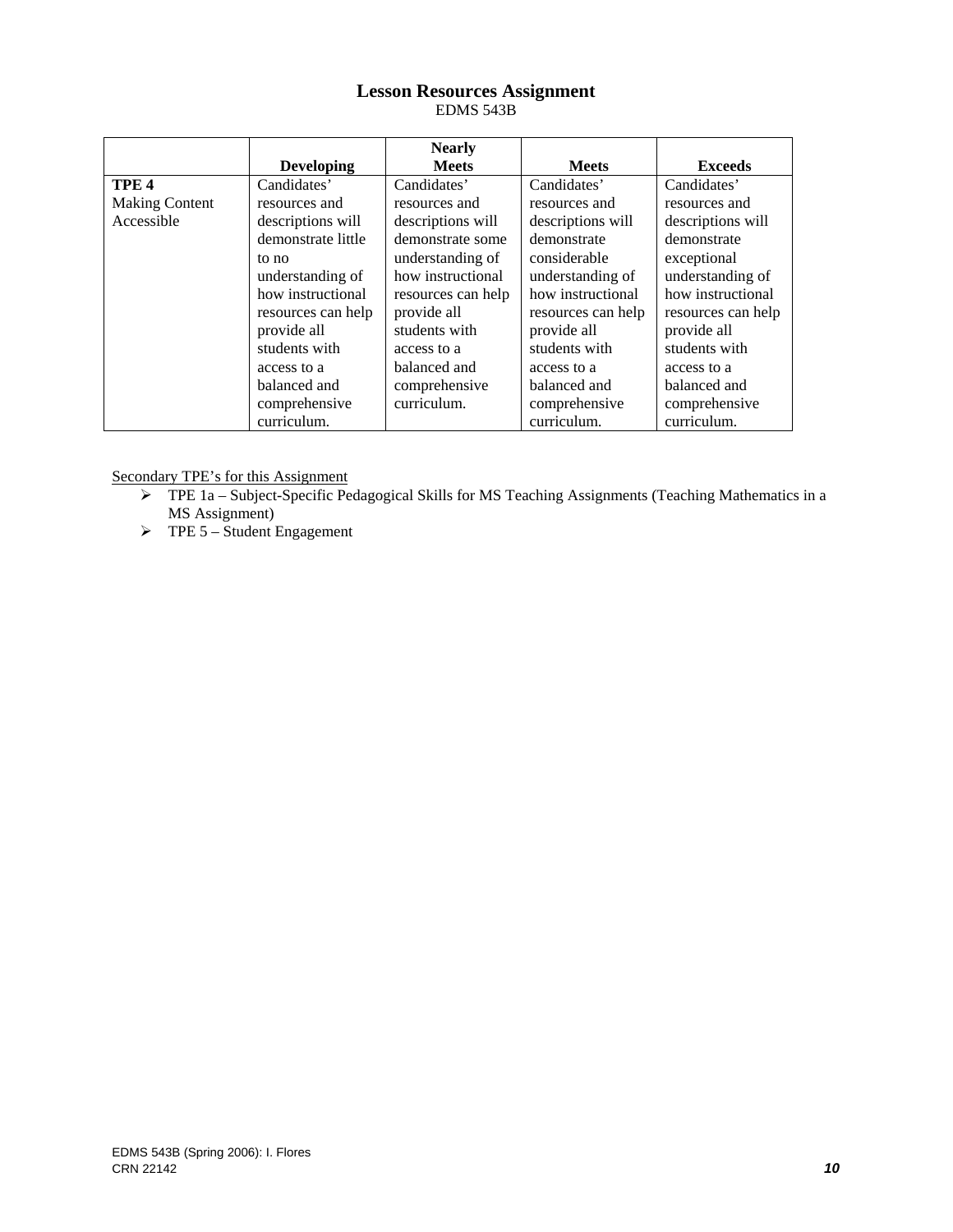#### **Student Interviews Assignment**  EDMS 543B

|                         |                        | <b>Nearly</b>         |                       |                       |
|-------------------------|------------------------|-----------------------|-----------------------|-----------------------|
|                         | <b>Developing</b>      | <b>Meets</b>          | <b>Meets</b>          | <b>Exceeds</b>        |
| <b>TPE 1, 1a</b>        | Candidate's            | Candidate's           | Candidate's           | Candidate's           |
| Subject Specific        | assessment and         | assessment and        | assessment and        | assessment and        |
| Pedagogical             | recommendations        | recommendations       | recommendations       | recommendations       |
| skills for MS           | from the student       | from the student      | from the student      | from the student      |
| Teaching                | interview              | interview             | interview             | interview             |
| Assignment              | demonstrates little to | demonstrates some     | demonstrates          | demonstrates          |
| (Teaching               | no understanding of    | understanding of how  | considerable          | exceptional           |
| Mathematics in a        | how to teach the state | to teach the state    | understanding of how  | understanding of how  |
| Multiple Subject        | adopted academic       | adopted academic      | to teach the state    | to teach the state    |
| Assignment)             | content standard in    | content standard in   | adopted academic      | adopted academic      |
|                         | mathematics            | mathematics           | content standard in   | content standard in   |
|                         |                        |                       | mathematics           | mathematics           |
| TPE <sub>2</sub>        | Candidate's            | Candidate's           | Candidate's           | Candidate's           |
| Monitoring              | assessment and         | assessment and        | assessment and        | assessment and        |
| <b>Student Learning</b> | recommendations        | recommendations       | recommendations       | recommendations       |
| During                  | from the student       | from the student      | from the student      | from the student      |
| Instruction             | interview              | interview             | interview             | interview             |
|                         | demonstrates little to | demonstrates some     | demonstrates          | demonstrates          |
|                         | no understanding of    | understanding of how  | considerable          | exceptional           |
|                         | how to monitor         | to monitor student    | understanding of how  | understanding of how  |
|                         | student learning and   | learning and how to   | to monitor student    | to monitor student    |
|                         | how to effectively     | effectively make use  | learning and how to   | learning and how to   |
|                         | make use of this       | of this information   | effectively make use  | effectively make use  |
|                         | information when       | when teaching.        | of this information   | of this information   |
|                         | teaching.              |                       | when teaching.        | when teaching.        |
| TPE <sub>3</sub>        | Candidate              | Candidate             | Candidate             | Candidate             |
| Interpretation          | demonstrates little to | demonstrates some     | demonstrates          | demonstrates          |
| and Use of              | no understanding of    | understanding of how  | considerable          | exceptional           |
| <b>Assessments</b>      | how to effectively     | to effectively assess | understanding of how  | understanding of how  |
|                         | assess students'       | students' content     | to effectively assess | to effectively assess |
|                         | content knowledge      | knowledge through     | students' content     | students' content     |
|                         | through the use of     | the use of student    | knowledge through     | knowledge through     |
|                         | student interviews.    | interviews.           | the use of student    | the use of student    |
|                         |                        |                       | interviews.           | interviews.           |
|                         |                        |                       |                       |                       |
| TPE <sub>4</sub>        | Candidate's            | Candidate's           | Candidate's           | Candidate's           |
| <b>Making Content</b>   | recommendations        | recommendations       | recommendations       | recommendations       |
| Accessible              | from the student       | from the student      | from the student      | from the student      |
|                         | interview              | interview             | interview             | interview             |
|                         | demonstrates little to | demonstrates some     | demonstrates          | demonstrates          |
|                         | no understanding in    | understanding in the  | considerable          | exceptional           |
|                         | the use of             | use of pedagogical    | understanding in the  | understanding in the  |
|                         | pedagogical            | strategies that will  | use of pedagogical    | use of pedagogical    |
|                         | strategies that will   | provide all students  | strategies that will  | strategies that will  |
|                         | provide all students   | access to the         | provide all students  | provide all students  |
|                         | access to the          | mathematics           | access to the         | access to the         |
|                         | mathematics            | curriculum            | mathematics           | mathematics           |
|                         | curriculum             |                       | curriculum            | curriculum            |

Secondary TPE's for this Assignment

 $\triangleright$  TPE 5 – Student Engagement

¾ TPE 6, 6a, 6b – Developmentally Appropriate Practices in Grades K-3 & Grades 4-8.

¾ TPE 8 – Learning about Students and TPE 9 – Instructional Planning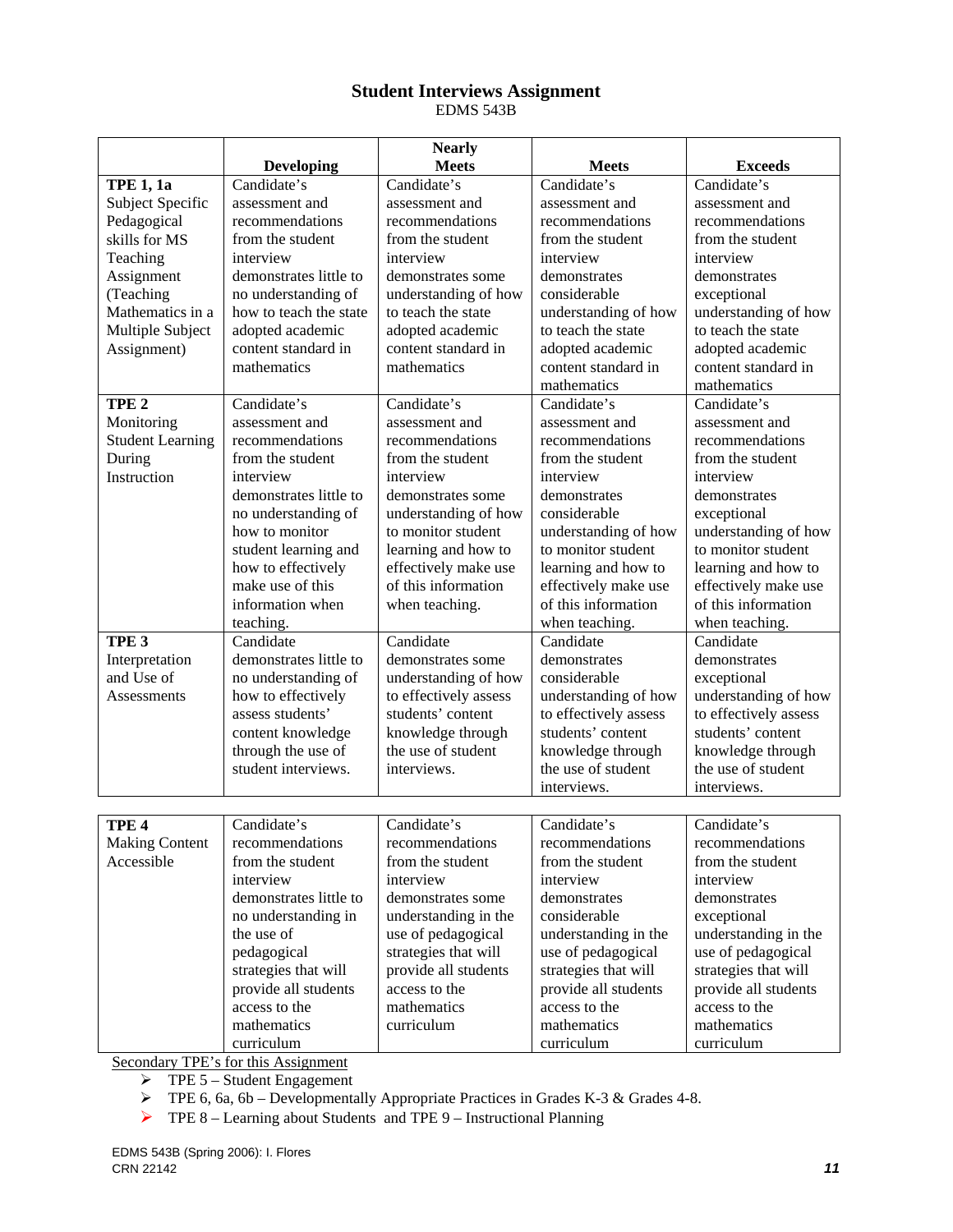| 2 - Exploring What It Means to do Mathematics<br>Introduction to Mathematics Education<br>Session 1<br>3 -Developing Understanding in Mathematics<br>1/23/06<br>Developing Mathematical Understanding<br>Characteristics of Effective Classrooms: Overview of<br><b>Instructional Practices</b><br>Session 2<br>Problem Solving<br>4 -Teaching Through Problem Solving<br>1/30/06<br>Math Content Standards (CA and NCTM): Introduction<br>This document is available on:<br><b>CA Mathematics Content Standards</b><br>Session 3 |  |
|-----------------------------------------------------------------------------------------------------------------------------------------------------------------------------------------------------------------------------------------------------------------------------------------------------------------------------------------------------------------------------------------------------------------------------------------------------------------------------------------------------------------------------------|--|
|                                                                                                                                                                                                                                                                                                                                                                                                                                                                                                                                   |  |
|                                                                                                                                                                                                                                                                                                                                                                                                                                                                                                                                   |  |
|                                                                                                                                                                                                                                                                                                                                                                                                                                                                                                                                   |  |
|                                                                                                                                                                                                                                                                                                                                                                                                                                                                                                                                   |  |
|                                                                                                                                                                                                                                                                                                                                                                                                                                                                                                                                   |  |
|                                                                                                                                                                                                                                                                                                                                                                                                                                                                                                                                   |  |
|                                                                                                                                                                                                                                                                                                                                                                                                                                                                                                                                   |  |
| http://www.cde.ca.gov/re/pn/fd/documents/<br>2/06/06<br>Group presentations of assigned standards                                                                                                                                                                                                                                                                                                                                                                                                                                 |  |
| mathematics-frame.pdf.<br>Session 4<br>Assessment - Connecting Instruction with Assessment<br>5 -Building Assessment into Instruction                                                                                                                                                                                                                                                                                                                                                                                             |  |
| 2/13/06<br>Interviews                                                                                                                                                                                                                                                                                                                                                                                                                                                                                                             |  |
| How Children Learn Through Problem-Solving Development:<br>6 - Planning in the Problem-Based Classroom                                                                                                                                                                                                                                                                                                                                                                                                                            |  |
| <b>Cognitively Guided Instruction</b>                                                                                                                                                                                                                                                                                                                                                                                                                                                                                             |  |
| Special Populations: Creating Inclusive Classrooms<br>Session 5<br>7 - Teaching All Children Mathematics                                                                                                                                                                                                                                                                                                                                                                                                                          |  |
| 2/20/06<br>Article summary/critique on Math and Special Needs due<br>Article per student's choice                                                                                                                                                                                                                                                                                                                                                                                                                                 |  |
| Number Sense I: What it Means and How We Can Help<br>9 - Developing Early Number Concepts and<br>Session 6                                                                                                                                                                                                                                                                                                                                                                                                                        |  |
| Number Sense<br>2/27/06<br>Children Develop It.                                                                                                                                                                                                                                                                                                                                                                                                                                                                                   |  |
| Number Sense II:<br>10 - Developing Meanings for the Operations                                                                                                                                                                                                                                                                                                                                                                                                                                                                   |  |
| Classification of Word Problems for Addition and Subtraction<br><b>Practice Interview Due</b>                                                                                                                                                                                                                                                                                                                                                                                                                                     |  |
| Session 7<br>How All Children Can Construct Efficient Mental Tools for<br>11 - Helping Children Master the Basic Facts                                                                                                                                                                                                                                                                                                                                                                                                            |  |
| 3/06/06<br>Fact Mastery.                                                                                                                                                                                                                                                                                                                                                                                                                                                                                                          |  |
| Number Sense III:<br>Session 8<br>12 - Whole-Number Place-Value Development                                                                                                                                                                                                                                                                                                                                                                                                                                                       |  |
| 3/13/06<br>Developing Understanding of Place Value                                                                                                                                                                                                                                                                                                                                                                                                                                                                                |  |
| <b>Place Value Interview due</b>                                                                                                                                                                                                                                                                                                                                                                                                                                                                                                  |  |
| $**1$<br><b>Place Value Lesson Presentation</b>                                                                                                                                                                                                                                                                                                                                                                                                                                                                                   |  |
| Number Sense IV:<br>Session 9                                                                                                                                                                                                                                                                                                                                                                                                                                                                                                     |  |
| 3/20/06<br>Developing Flexible Methods of Computation, Mental<br>13 - Strategies for Whole Number Computation                                                                                                                                                                                                                                                                                                                                                                                                                     |  |
| Strategies, and Estimation.<br>14 - Computational Estimation with Whole<br><b>Numbers</b><br><b>Addition/Subtraction OR Multiplication/Division interview</b>                                                                                                                                                                                                                                                                                                                                                                     |  |
| due (turn in only one interview)                                                                                                                                                                                                                                                                                                                                                                                                                                                                                                  |  |
| $** 2$<br><b>Add/Subtraction OR Multiplication/Division lesson</b>                                                                                                                                                                                                                                                                                                                                                                                                                                                                |  |
| presentation                                                                                                                                                                                                                                                                                                                                                                                                                                                                                                                      |  |
| Session 10<br>Fractions<br>15 -Developing Fraction Concepts                                                                                                                                                                                                                                                                                                                                                                                                                                                                       |  |
| 4/03/06<br>Constructing Understanding of Fractions; Fraction                                                                                                                                                                                                                                                                                                                                                                                                                                                                      |  |
| Computation<br>16 - Computation with Fractions                                                                                                                                                                                                                                                                                                                                                                                                                                                                                    |  |
| <b>Fraction interview due</b><br>$***3$                                                                                                                                                                                                                                                                                                                                                                                                                                                                                           |  |
| <b>Fraction lesson presentation</b>                                                                                                                                                                                                                                                                                                                                                                                                                                                                                               |  |
| Measurement - Customary and Metric system<br>Session 11<br>19 -Developing Measurement Concepts                                                                                                                                                                                                                                                                                                                                                                                                                                    |  |
| 4/10/06<br><b>Measurement interview due</b><br>$** 4$<br><b>Measurement lesson presentation</b>                                                                                                                                                                                                                                                                                                                                                                                                                                   |  |
| Geometry - Developing Geometric Reasoning and Spatial<br>20 - Geometric Thinking and Geometric<br>Session 12                                                                                                                                                                                                                                                                                                                                                                                                                      |  |
| 4/17/06<br>Sense<br>Concepts                                                                                                                                                                                                                                                                                                                                                                                                                                                                                                      |  |
| Geometry interview due                                                                                                                                                                                                                                                                                                                                                                                                                                                                                                            |  |
| $** 5$<br>Geometry lesson presentation                                                                                                                                                                                                                                                                                                                                                                                                                                                                                            |  |
| Probability & Data Analysis - Developing meaningful<br>Session 13<br>21 - Exploring Concepts of Probability and Data                                                                                                                                                                                                                                                                                                                                                                                                              |  |
| 4/24/06<br>experiences<br>Analysis                                                                                                                                                                                                                                                                                                                                                                                                                                                                                                |  |
| Exploring concepts of chance, simple and independent events                                                                                                                                                                                                                                                                                                                                                                                                                                                                       |  |
| Probability & Data Analysis interview due<br>$** 6$                                                                                                                                                                                                                                                                                                                                                                                                                                                                               |  |
| Probability & Data Analysis lesson presentation                                                                                                                                                                                                                                                                                                                                                                                                                                                                                   |  |
|                                                                                                                                                                                                                                                                                                                                                                                                                                                                                                                                   |  |
| Last day to turn in curriculum assignment                                                                                                                                                                                                                                                                                                                                                                                                                                                                                         |  |
| <b>Taskstream Posting Due</b><br>Algebraic Reasoning and Functions - Exploring patterns,<br>Session 14<br>22 - Algebraic Reasoning                                                                                                                                                                                                                                                                                                                                                                                                |  |
| 5/01/06<br>variables, and equations. Developing function concepts.<br>23 – Exploring Functions                                                                                                                                                                                                                                                                                                                                                                                                                                    |  |
| $** 7$<br>Algebra lesson presentation<br>24 - Exponents, Integers, Real Numbers                                                                                                                                                                                                                                                                                                                                                                                                                                                   |  |
| Equation Tiles - grades 4-6                                                                                                                                                                                                                                                                                                                                                                                                                                                                                                       |  |
| Algebra Lab Gear-grades 6-8                                                                                                                                                                                                                                                                                                                                                                                                                                                                                                       |  |
| This competency will be infused throughout the course. Use<br><b>Technology</b><br>8 – Technology & School Mathematics                                                                                                                                                                                                                                                                                                                                                                                                            |  |
| this chapter as an ongoing reference.                                                                                                                                                                                                                                                                                                                                                                                                                                                                                             |  |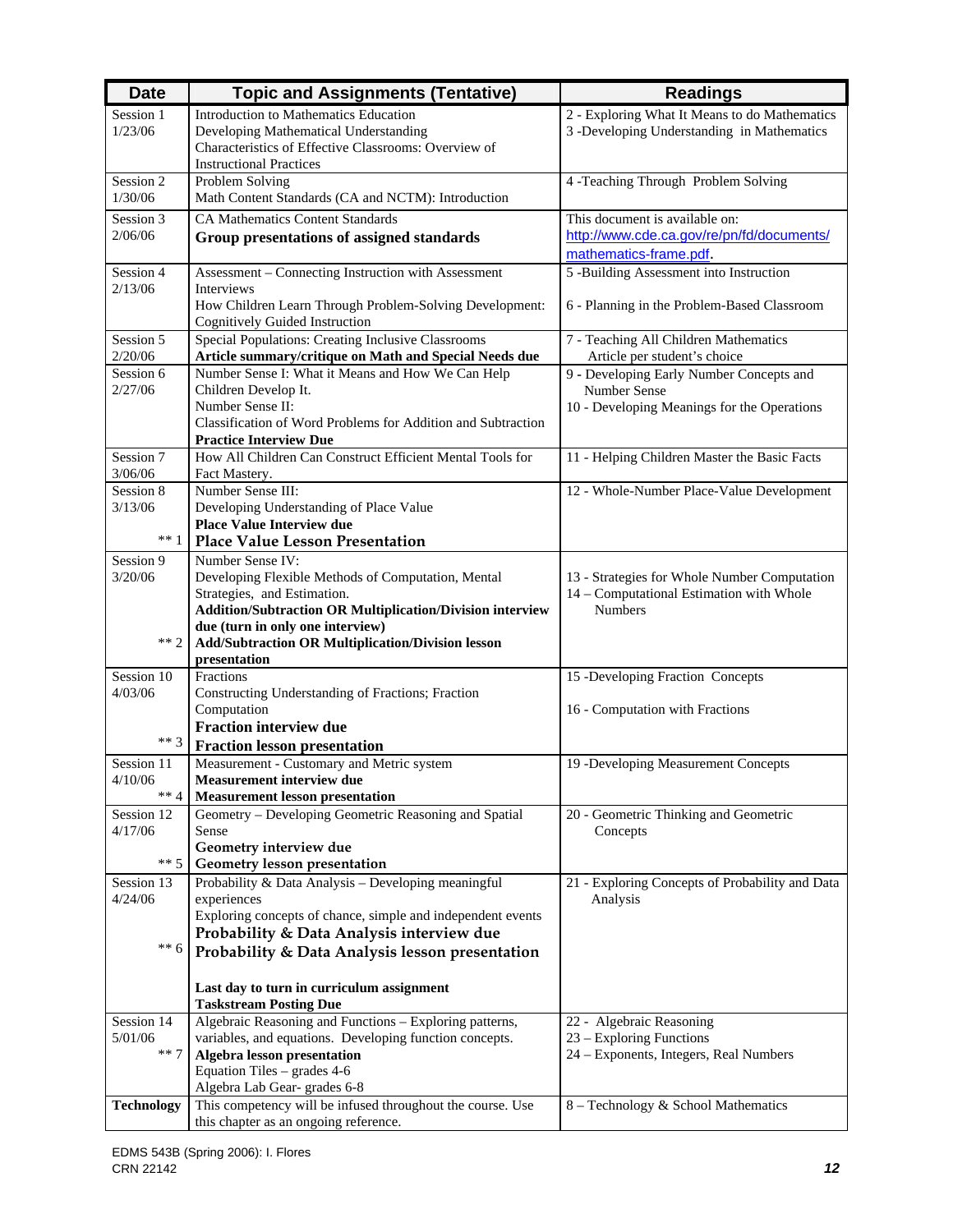## **SB 2042 - AUTHORIZATION TO TEACH ENGLISH LEARNERS COMPETENCIES**

| PART 1:<br><b>LANGUAGE STRUCTURE AND</b><br>FIRST- AND SECOND-LANGUAGE<br><b>DEVELOPMENT</b>                                                    | <b>PART 2:</b><br><b>METHODOLOGY</b><br>OF BILINGUAL, ENGLISH<br><b>LANGUAGE DEVELOPMENT,</b>                                  | <b>PART 3:</b><br><b>CULTURE AND</b><br><b>CULTURAL DIVERSITY</b>                                   |
|-------------------------------------------------------------------------------------------------------------------------------------------------|--------------------------------------------------------------------------------------------------------------------------------|-----------------------------------------------------------------------------------------------------|
|                                                                                                                                                 | <b>AND CONTENT INSTRUCTION</b>                                                                                                 |                                                                                                     |
| I. Language Structure and Use:<br><b>Universals and Differences</b><br>(including the structure of English)                                     | I. Theories and Methods of Bilingual<br><b>Education</b>                                                                       | I. The Nature of Culture                                                                            |
| A. The sound systems of language<br>(phonology)                                                                                                 | A. Foundations                                                                                                                 | A. Definitions of culture                                                                           |
| <b>B.</b> Word formation (morphology)                                                                                                           | B. Organizational models: What works for<br>whom?                                                                              | <b>B.</b> Perceptions of culture                                                                    |
| $\overline{c}$ . Syntax                                                                                                                         | C. Instructional strategies                                                                                                    | C. Intra-group differences (e.g., ethnicity,<br>race, generations, and micro-cultures)              |
| <b>D.</b> Word meaning (semantics)                                                                                                              | II. Theories and Methods for Instruction<br>In and Through English                                                             | D. Physical geography and its effects on<br>culture                                                 |
| E. Language in context                                                                                                                          | A. Teacher delivery for both English<br>language development and content<br>instruction                                        | E. Cultural congruence                                                                              |
| <b>F.</b> Written discourse                                                                                                                     | <b>B.</b> Approaches with a focus on English<br>language development                                                           | II. Manifestations of Culture: Learning<br><b>About Students</b>                                    |
| <b>G.</b> Oral discourse                                                                                                                        | C. Approaches with a focus on content<br>area instruction (specially designed<br>academic instruction delivered in<br>English) | A. What teachers should learn about their<br>students                                               |
| H. Nonverbal communication                                                                                                                      | D. Working with paraprofessionals                                                                                              | <b>B.</b> How teachers can learn about their<br>students                                            |
| I. Language Change                                                                                                                              |                                                                                                                                | C. How teachers can use what they learn<br>about their students (culturally responsive<br>pedagogy) |
| II. Theories and Factors in First- and<br><b>Second-Language Development</b>                                                                    | III. Language and Content Area<br><b>Assessment</b>                                                                            | <b>III. Cultural Contact</b>                                                                        |
| A. Historical and current theories and models<br>of language analysis that have implications<br>for second-language development and<br>pedagogy | A. Purpose                                                                                                                     | A. Concepts of cultural contact                                                                     |
| B. Psychological factors affecting first- and<br>second-language development                                                                    | <b>B.</b> Methods                                                                                                              | <b>B.</b> Stages of individual cultural contact                                                     |
| C. Socio-cultural factors affecting first- and<br>second-language development                                                                   | C. State mandates                                                                                                              | C. The dynamics of prejudice                                                                        |
| D. Pedagogical factors affecting first- and<br>second-language development                                                                      | <b>D.</b> Limitations of assessment                                                                                            | <b>D.</b> Strategies for conflict resolution                                                        |
| E. Political factors affecting first- and second-<br>language development                                                                       | E. Technical concepts                                                                                                          | IV. Cultural Diversity in U.S. and CA.                                                              |
|                                                                                                                                                 |                                                                                                                                | A. Historical perspectives                                                                          |
|                                                                                                                                                 |                                                                                                                                | <b>B.</b> Demography                                                                                |
|                                                                                                                                                 |                                                                                                                                | C. Migration and immigration                                                                        |